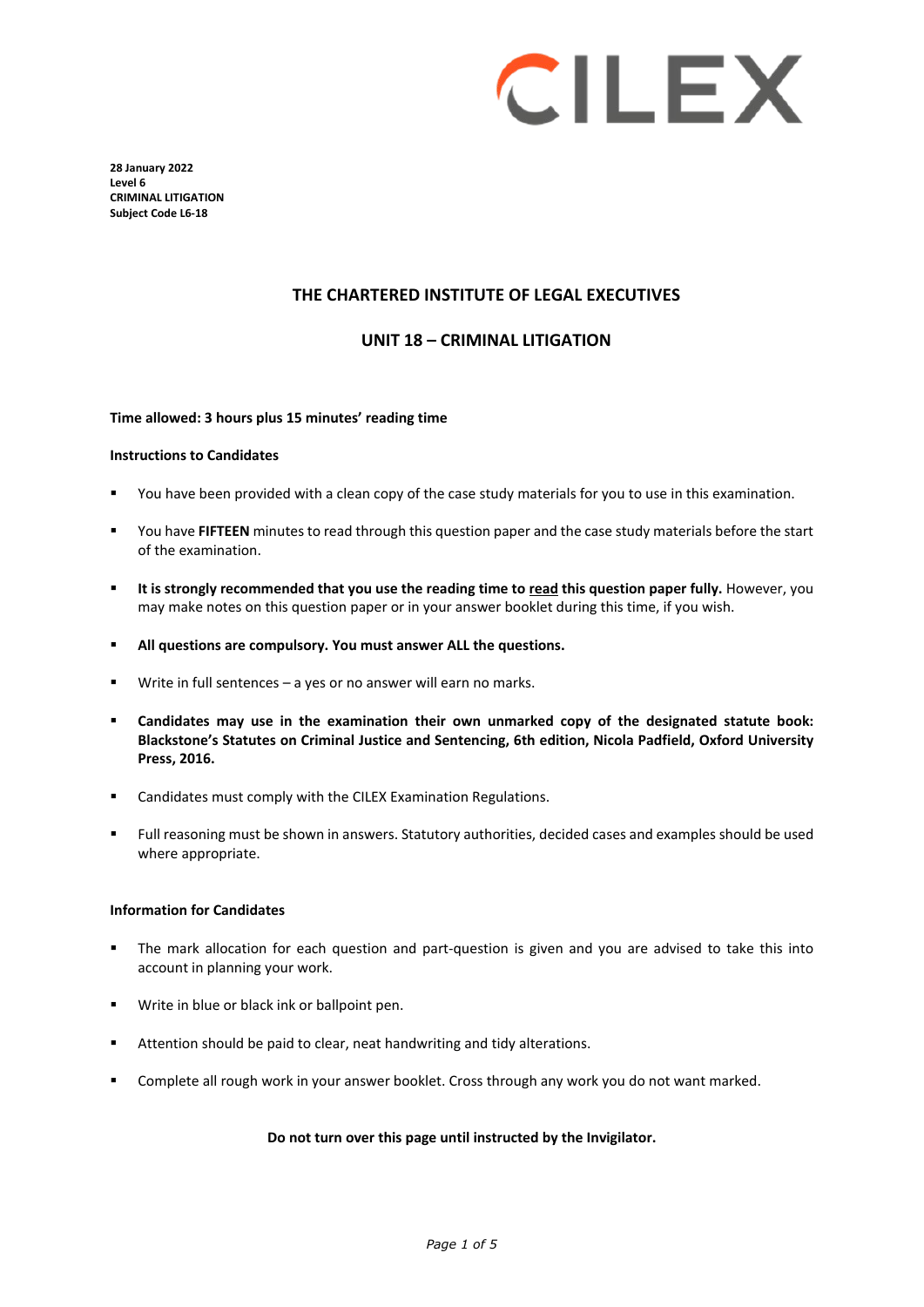Reference: Question relates to **CASE ONE – KARL LOVELL** of the case study materials.

(a) Advise Karl Lovell in relation to the proposed VIPER procedure, including your role, the implications of the exercise and of any choices he may have.

## *(7 marks)*

Following the completion of the VIPER procedure, Karl Lovell is picked out by one of the three witnesses. The police now wish to interview Karl Lovell in relation to the allegations against him. Karl Lovell's DNA, together with that of at least two other males, has been found on the handle of a knife recovered at the scene of the alleged offence. Karl Lovell tells you that he was ordered by a senior gang member to take the knife to the scene of the ambush, but he is not prepared to say anything that might implicate any other gang member.

(b) Explain to Karl Lovell how the interview will be conducted.

# *(6 marks)*

(c) Advise Karl Lovell of his options in responding to police questions and the implications of each option.

# *(6 marks)*

Following the interview and the completion of other enquiries in relation to other alleged offenders, Karl Lovell is charged with an offence of wounding with intent contrary to s.18 Offences Against the Person Act and an offence of possession of a bladed article in public. Another member of the gang, aged 19, is also charged with possession of the same article. No other charges are preferred at this stage. Karl Lovell is bailed to appear at court.

(d) Explain the court, or courts, in which Karl Lovell will make his initial appearance, will be tried if he maintains a plea of not guilty, and will be sentenced if he pleads or is found guilty.

*(9 marks)*

*(Total: 28 marks)*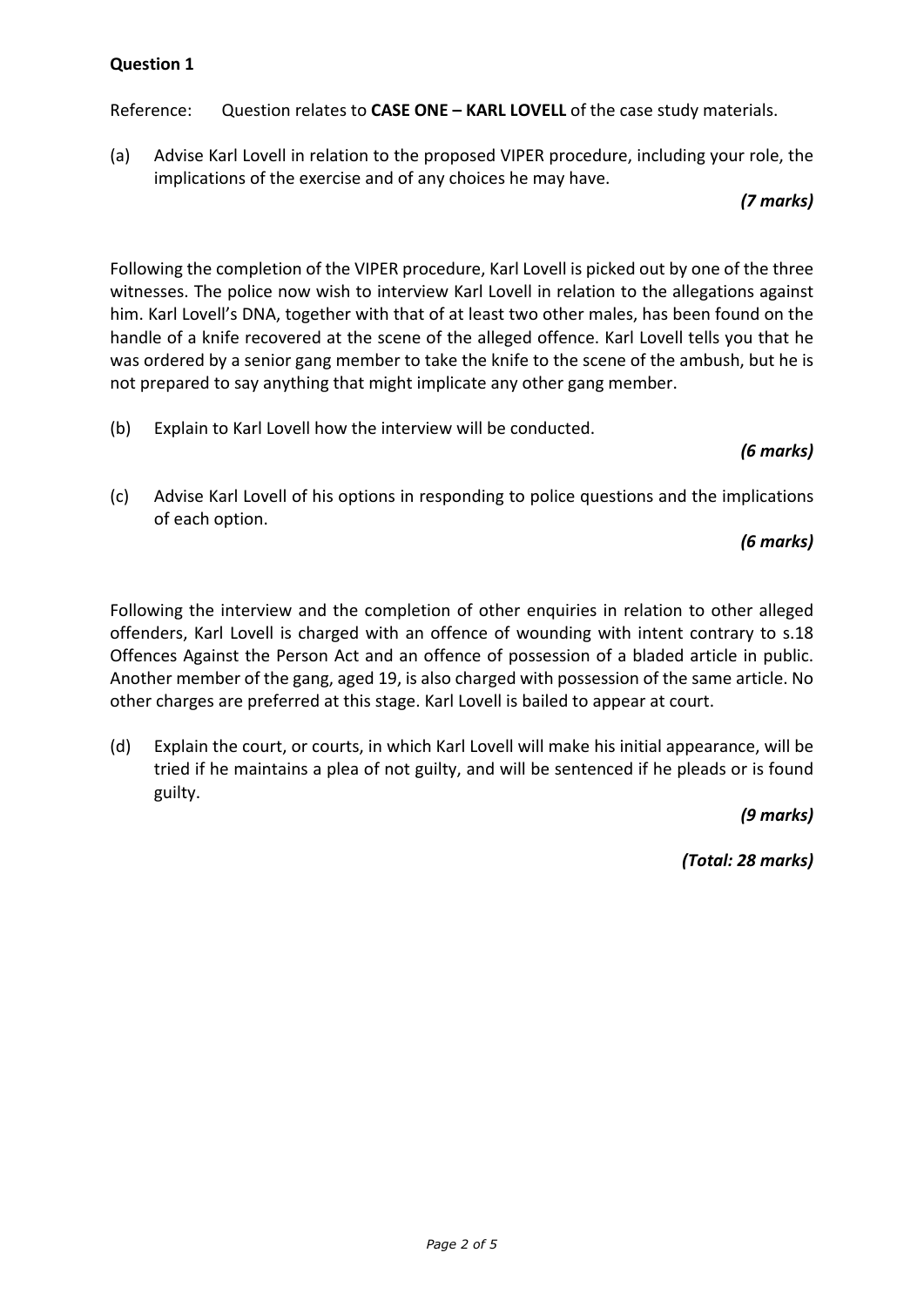Reference: Question relates to **CASE TWO – JOE CLARKE** and to **DOCUMENTS 1 and 2** of the case study materials.

Joe Clarke continues to deny any involvement and maintains his plea of not guilty to both charges. Initial Details of the Prosecution Case have been served.

(a) Explain the nature of the initial appearance before the court, the criteria on which the court will make its decision and the factors which should influence Joe Clarke in the exercise of any option he may have.

## *(9 marks)*

In the event, the case is to proceed in the Crown Court. A date is set for the Plea and Case Management Hearing. Joe Clarke is granted conditional bail but fails to appear for this hearing. A warrant, not backed for bail, is issued for his arrest. He subsequently telephones to explain that he sustained a head injury at work the previous day and was kept in hospital for observation in relation to potential brain damage.

(b) Explain the legal consequences of failing to appear before the Crown Court and the actions which should be taken by Joe Clarke to mitigate the position.

*(6 marks)*

You attempt to contact Kate Ehiogu to obtain a witness statement. You ascertain that she is currently employed as a chambermaid on a cruise liner, the Jacaranda Princess, and is not due to return to the United Kingdom until well after the anticipated trial date. You speak to her by satellite phone, and she confirms that she spent 23 November with Joe Clarke, although there was a period of about 50 minutes in the late afternoon when he said he had things to do and left her alone. She thinks this was between 16.30pm and 17.30pm. She confirms her date of birth as 23 June 1998.

(c) Explain how Kate Ehiogu's evidence can be put before the court

## *(7 marks)*

Joe Clarke informs you that, while he was originally unwilling to identify the friend who he says was the owner of the cash found in his flat and gave him the motorbike, since he was concerned that he might be exposing him to investigation and prosecution, he has spoken to this person, who he names as Dominic Price, and Dominic Price is willing to give a witness statement. You make an appointment to see Dominic Price, but the account he gives of events is inconsistent and unconvincing. Eventually you ask him whether he is telling you the truth, and he admits that Joe Clarke asked him to make a statement, although he was not involved with the cash or the motorbike and was simply trying to help out a friend.

(d) Explain what action you should take in light of this development.

*(5 marks)*

*(Total: 27 marks)*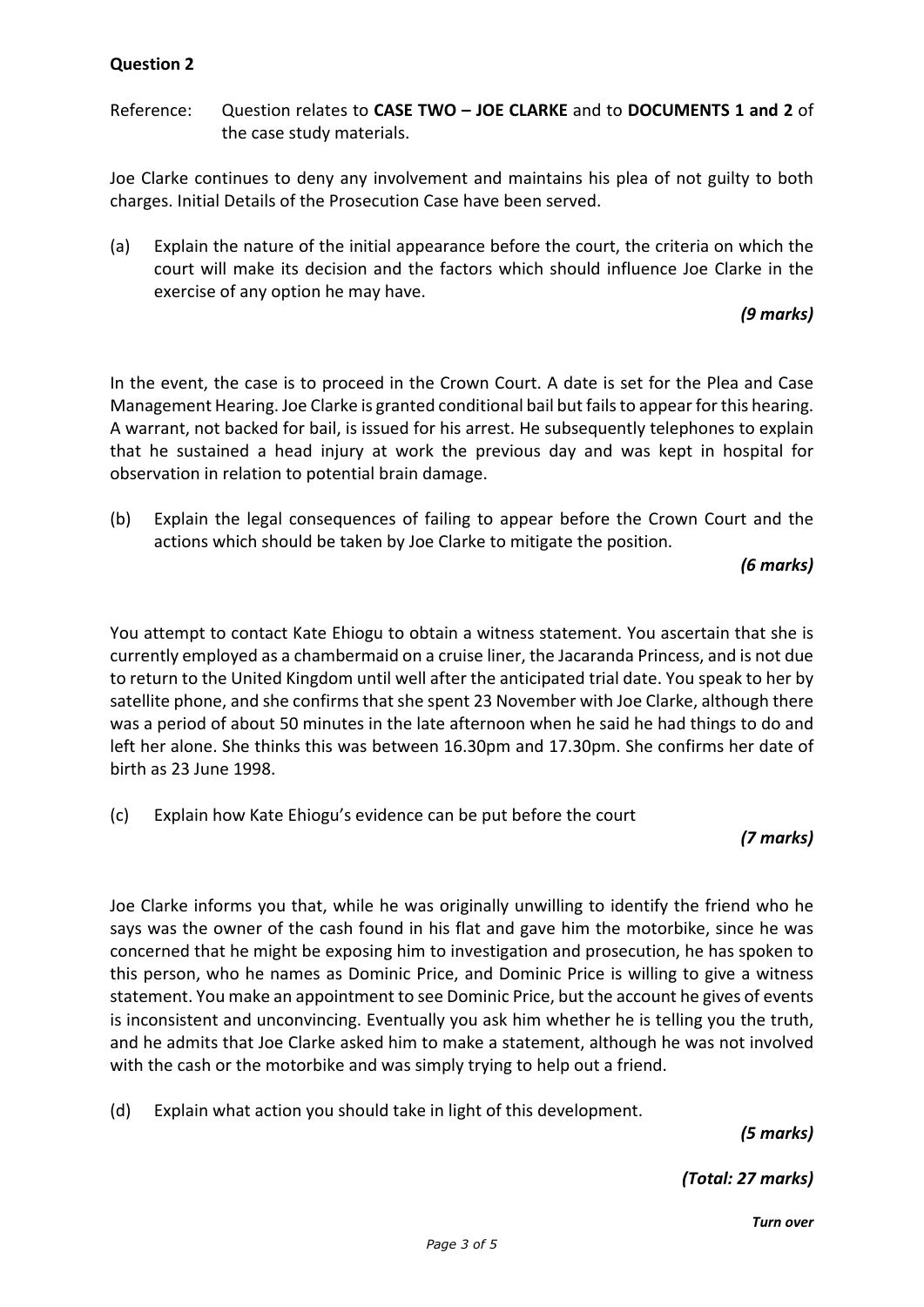Reference: Question relates to **CASE TWO – JOE CLARKE** and to **DOCUMENTS 1 and 2** of the case study materials.

(a) Draft the defence statement.

*(8 marks)*

Kevin Jones has now pleaded guilty and has been sentenced for his part in the robbery. The prosecution has served on you a statement by Kevin Jones, in which he asserts that the robbery was planned by himself, Joe Clarke, and another man who was subsequently killed in a road traffic accident. Joe Clarke's role was to dispose of the proceeds after they had been transferred to him, so that the actual robbers would not be in possession of anything suspicious. Joe Clarke reasserts to you that he was not involved in the planning or commission of the offence and reminds you that Kevin Jones and he have a history of animosity. He suggests that Kevin Jones is seeking to implicate him in order to protect the real perpetrator.

(b) Explain the issues of law, evidence and procedure that will need to be resolved at trial and how you would anticipate that defence counsel will deal with these in the interests of Joe Clarke.

*(14 marks)*

*(Total: 22 marks)*